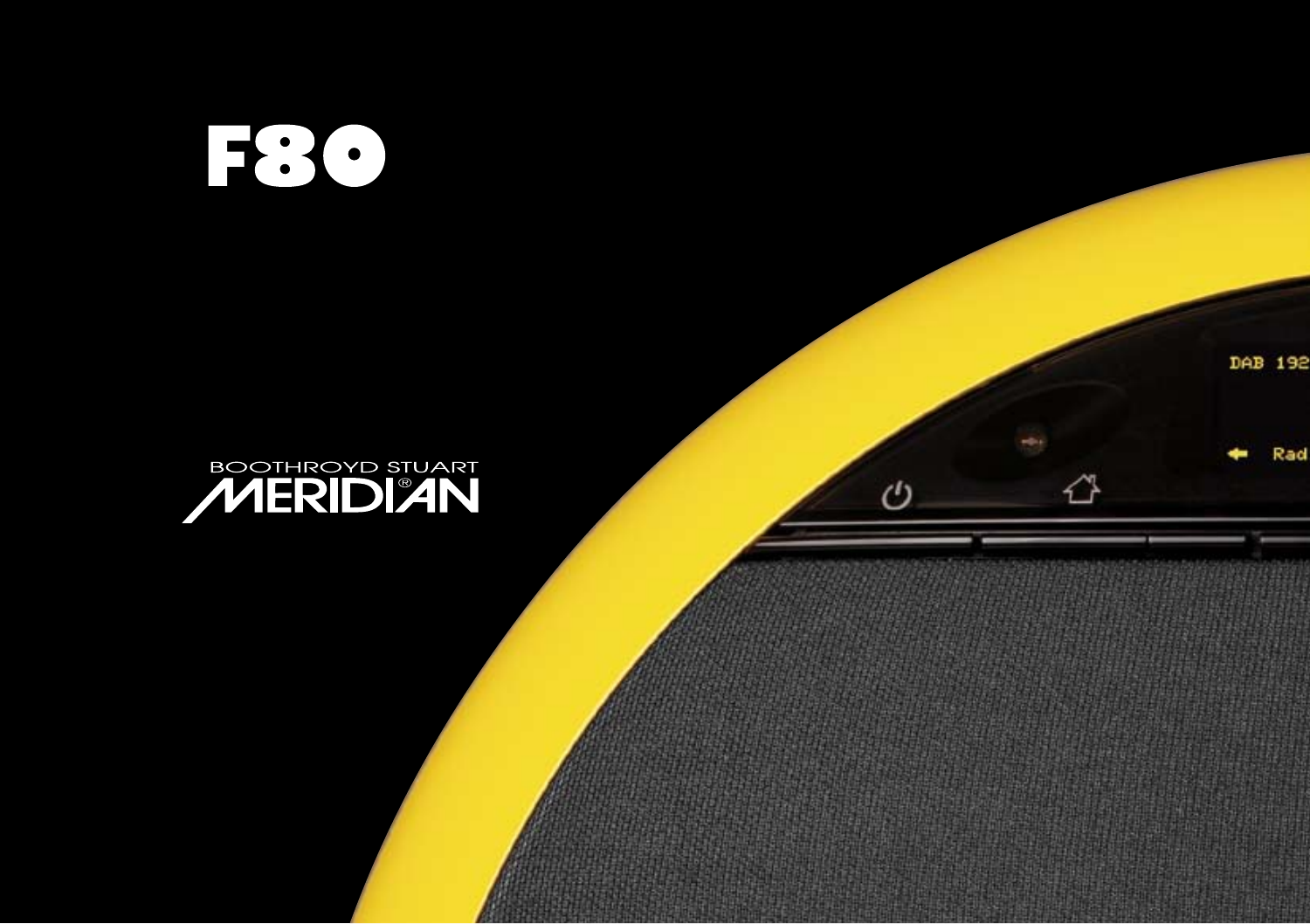# The idea.

In 1977, Robert Stuart and Allen Boothroyd founded Meridian Audio Limited with one goal: to design and manufacture uncompromised home entertainment systems offering the most exceptional performance.



1977. The journey begins.

The first active loudspeaker in the consumer market placed the amplifier and crossover inside the cabinet with the loudspeaker drivers. In the early 1980s, the 100 Series set new standards in home audio reproduction.

1983. Digital breakthrough.

Meridian saw the potential of digital audio from the beginning, and released the world's first audiophile-quality CD player in 1983.

1989. The D600.

The D600 was the world's first digital active loudspeaker 1994. First digital surround decoder.

The Meridian Digital Theatre was born with the combination of the 565 with Meridian's digital speakers.



*Our first factory was on the Greenwich Meridian – hence the name.*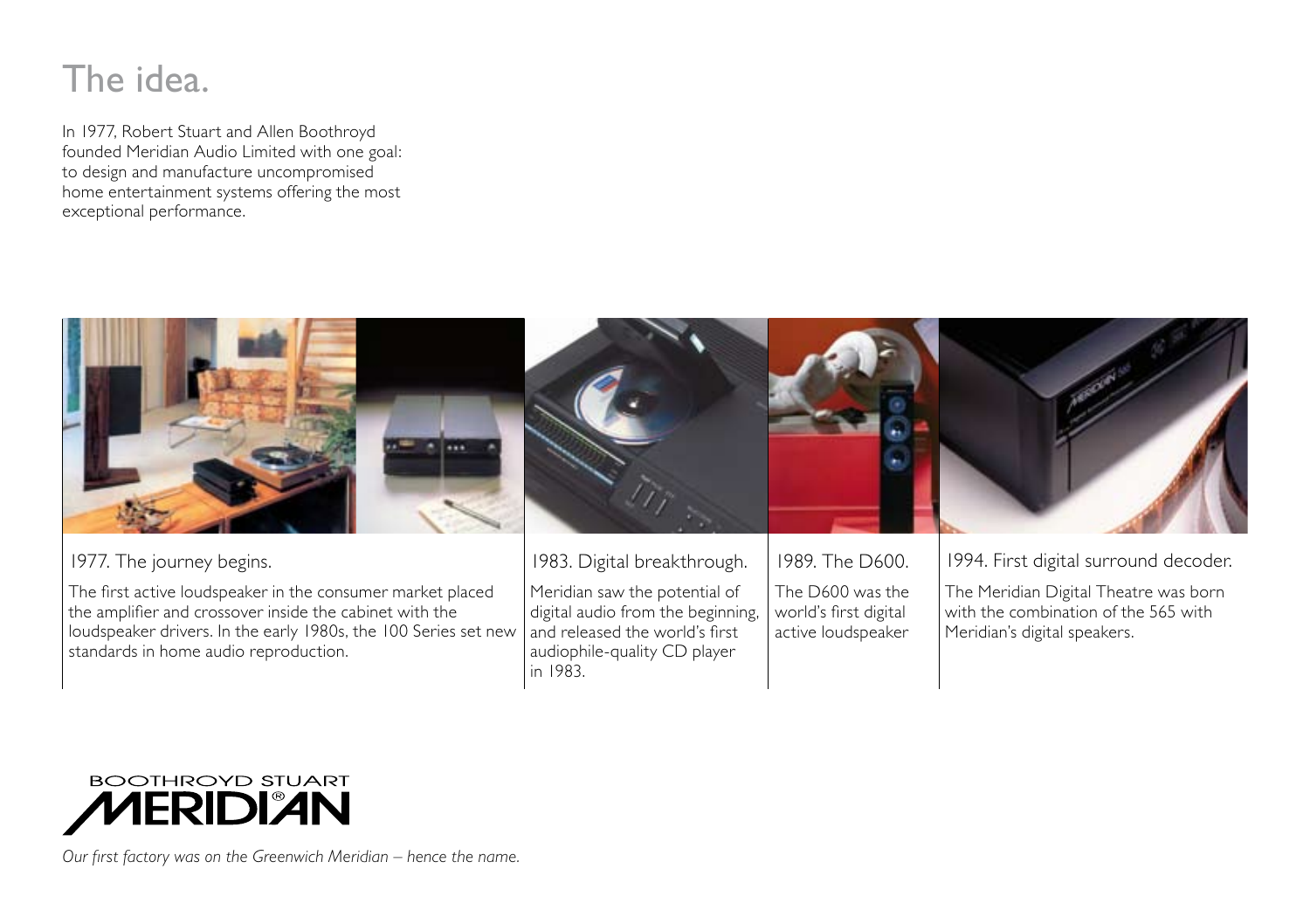



1997. The 800 Series.

The widely-acclaimed 800 Series set new standards for audio and video quality.



2003. The G Series.

The G Series has won awards the world over. It joins Meridian's extensive range of DSP loudspeakers and acclaimed Faroudja® digital projectors and video processors.



### 1998. The DSP8000.

*Flagship performance… Meridian's DSP8000 is one of the few loudspeakers in the world capable of reproducing the full sound of a concert grand piano at its natural level.*



*Allen & Bob are the only team of designers to win the coveted British Design Award three times.*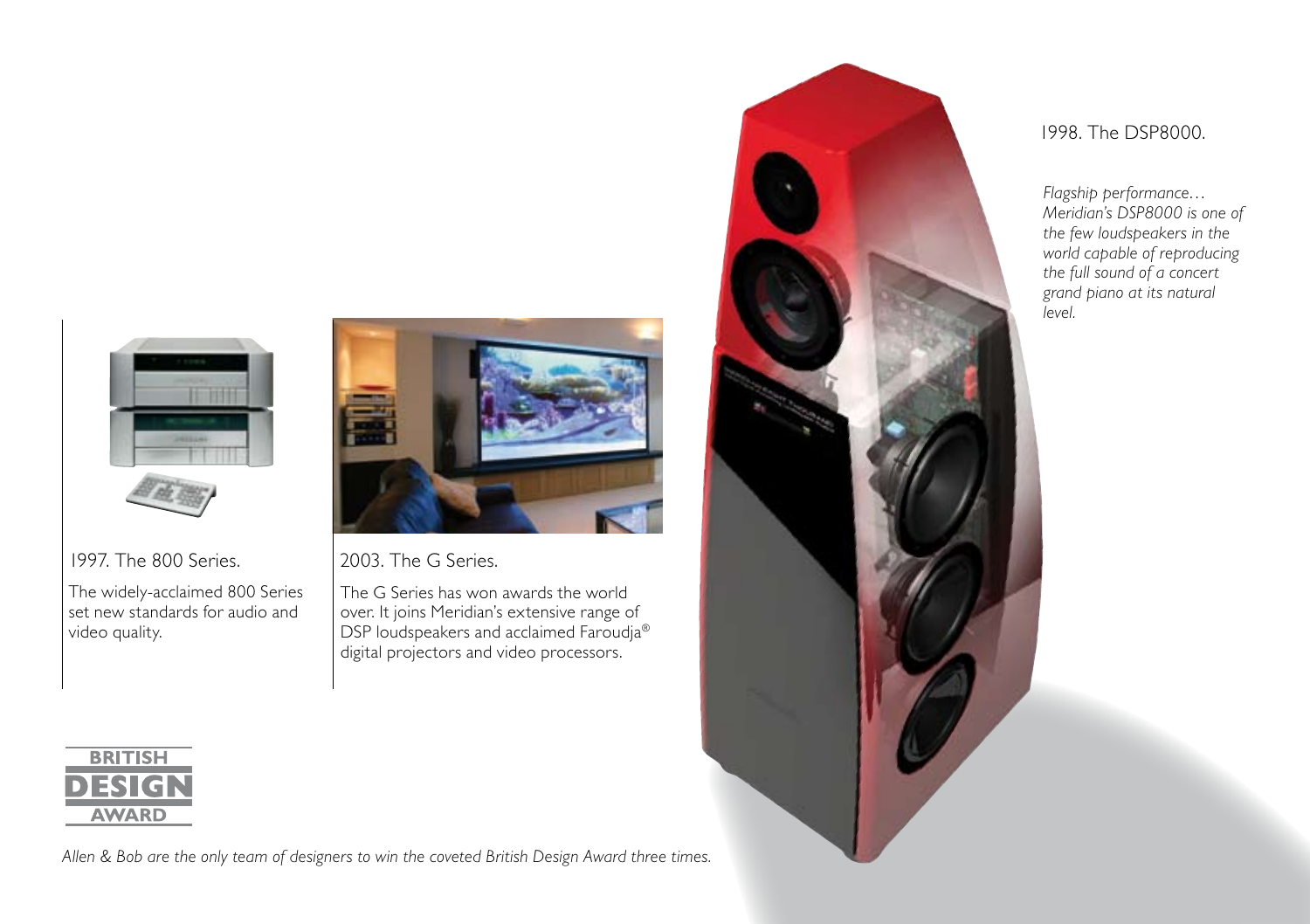# A winning partnership.

Meridian's headquarters is a modern factory in Huntingdon, near Cambridge, England. It was purpose-built for the manufacturing of the highest quality consumer audio and video products.



For 30 years Meridian Audio has designed and manufactured the world's most desirable home entertainment systems. If you care about quality and love music and movies, you'll know Meridian.

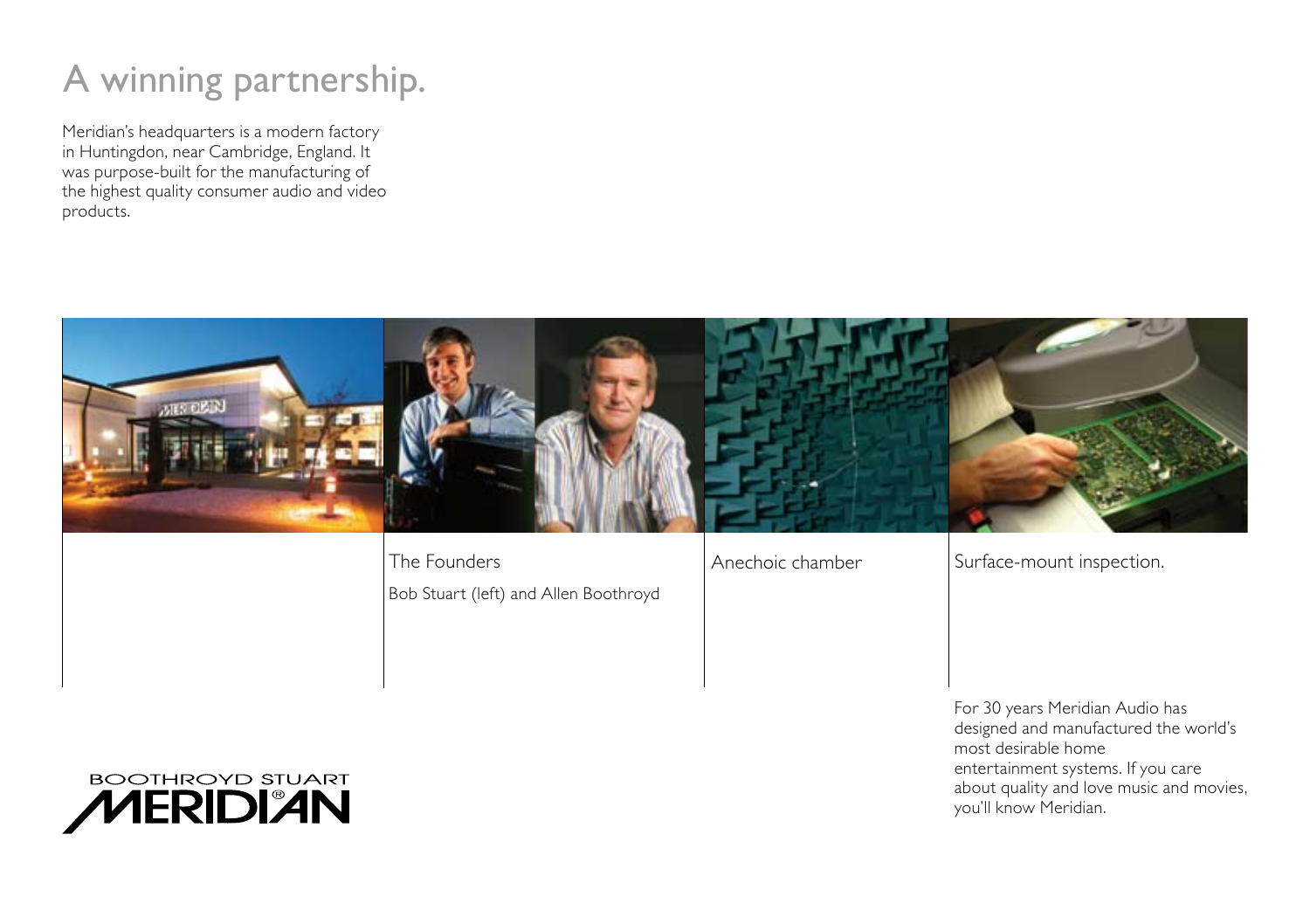Ferrari S.p.A., founded in 1947, has developed an enviable reputation for producing highperformance and highly desirable GT cars, as well as fielding a record-breaking Formula One racing team.



In 2005, Meridian Audio began a collaboration with Ferrari to develop a range of products that would reflect the unique qualities of both companies.

Ferrari has a world-leading reputation in the field of materials and composites technology, whilst Meridian's expertise in digital audio innovation is second-to-none.

It is this partnership that has resulted in the Meridian F80: a compelling blend of intelligence, ingenuity and integrity.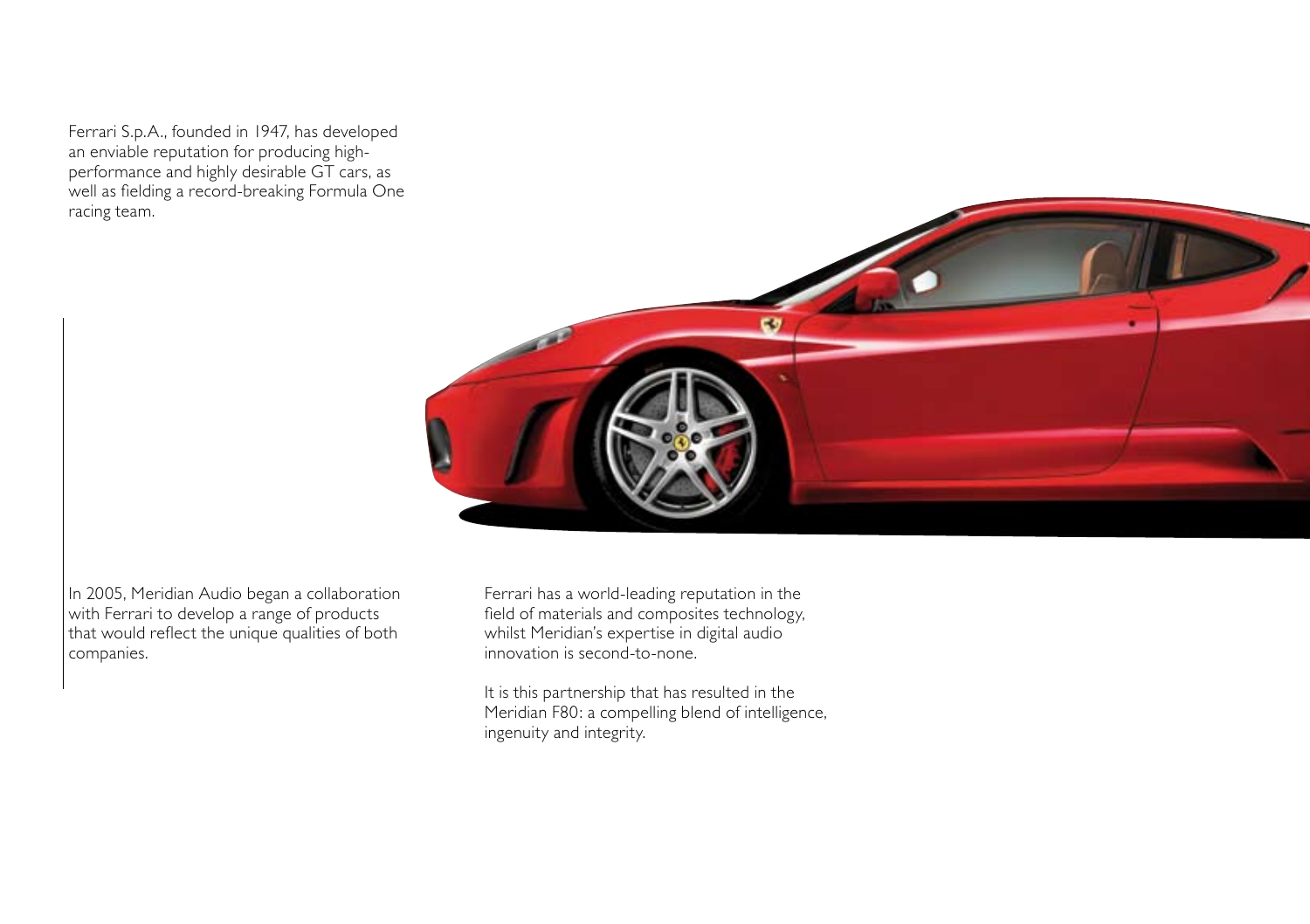### The elements.

Meridian systems are unique – both in looks and in performance. Over the past 30 years, Meridian has developed unparalleled expertise in each of the areas central to creating outstanding audio and video products.



### User interface

A clear, easy-to-read display is essential. Buttons have a clean, positive action and are labelled according to context, minimising the number of controls, yet enhancing the user interface.



### DSP loudspeakers **CD/DVD** drive

Meridian loudspeakers employ drivers specifically developed with the qualities required for our systems. The cabinets in which they are mounted are rigid and do not vibrate. Their qualities and tolerances are carefully controlled.

The DSP loudspeaker was a Meridian invention: many times more efficient than a conventional passive design, the DSP loudspeaker produces four times as much bass, yet requires far less powerful amplifiers.



Meridian made the world's first audiophile CD player. For many years we have written our own software for our CD and DVD players, so that we retain precise control over the behaviour of the entire system.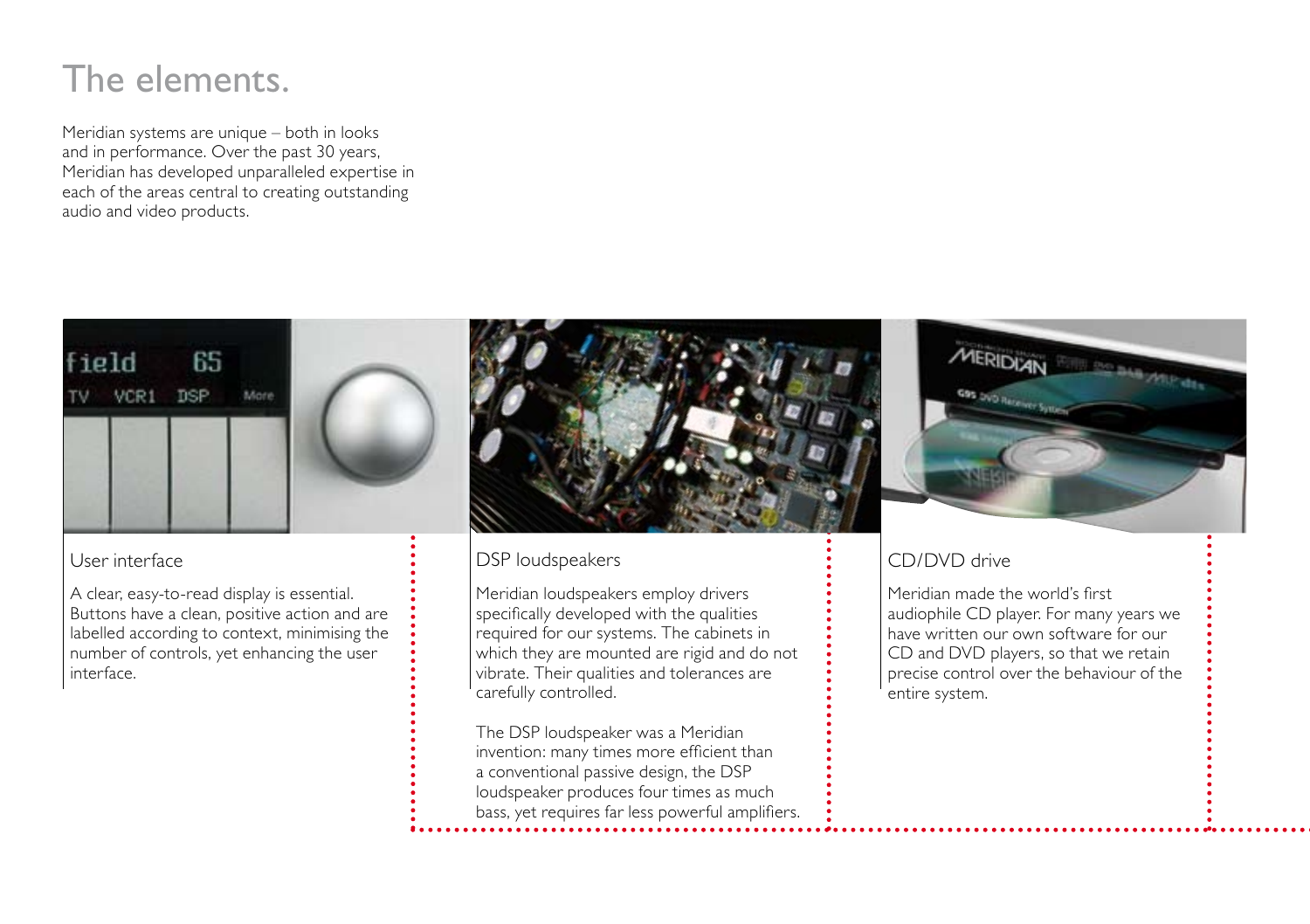

### Radio reception

Meridian chairman and co-founder Bob Stuart is a self-confessed antenna enthusiast. An expert in radio and especially antenna design, he has developed radio receivers to deliver quality reception and reproduction in almost any environment.



### Design

Meridian has won as many awards for industrial design as for technical achievement, including three coveted British Design Awards. Where some seek to hide systems away, Meridian owners are often eager to have their components in full view – they look so good.



#### **Materials**

One of the most important areas of collaboration with Ferrari has been the development of specialised materials, where the company's expertise is unmatched.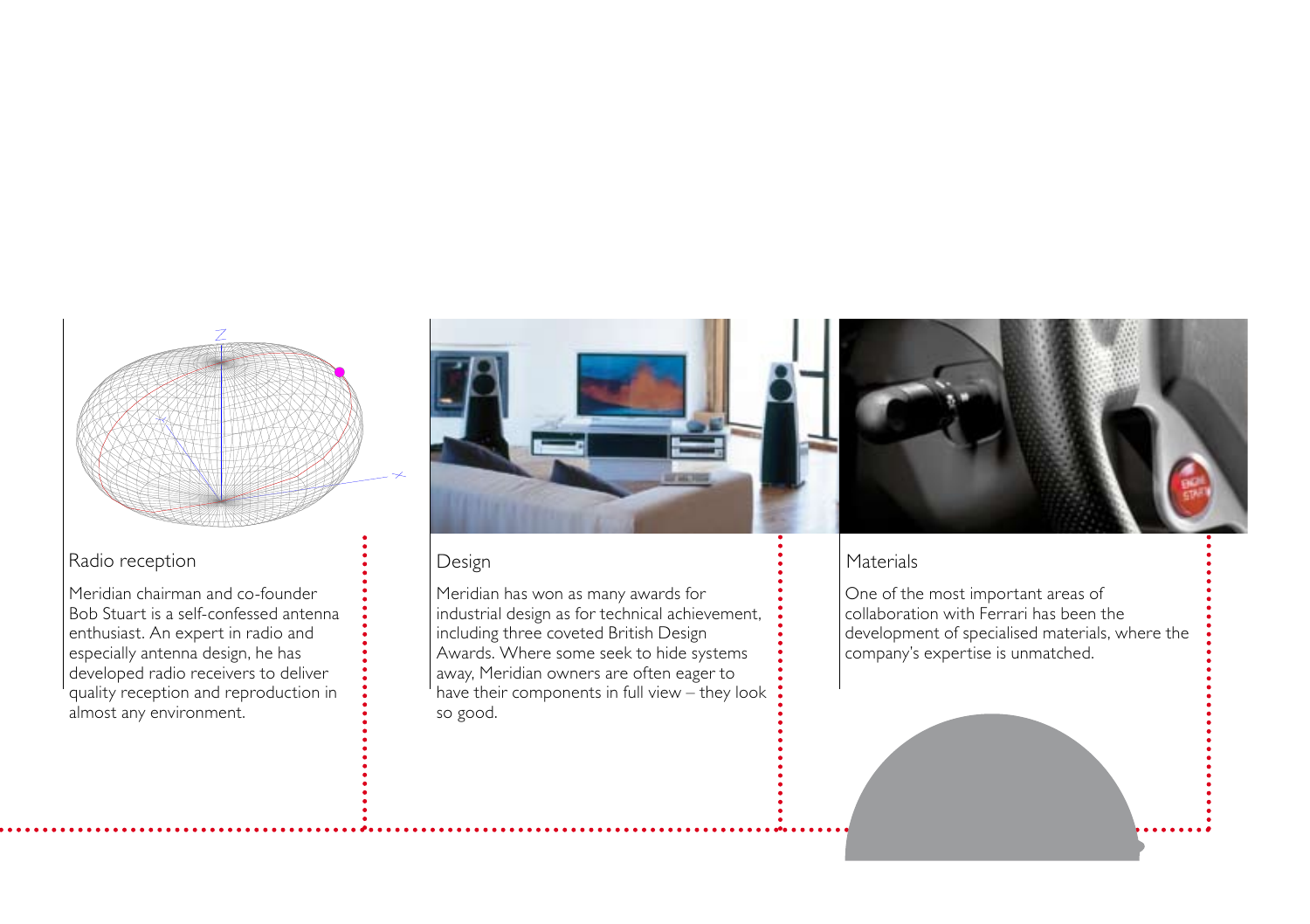### The combination.

Meridian's F80 brings together all the expertise that Meridian has developed over the years, and distills it into a single, unique product. Virtually every feature takes a Meridian innovation and moves it another step forward.



### User interface

The latest OLED technology gives the F80 a clear, easy-toread display with a wide range of brightness. It can even adjust its brightness automatically to suit the environment.

Smooth-action, positive-feel buttons control the F80. In the central section, the buttons are labelled according to context.



CD/DVD drive

The drive is a robust, slot-loading design for maximum reliability and ease of use.



#### DSP loudspeakers

The F80 features a powerful, 80-watt speaker system. Drivers at the front handle left and right, while a rearmounted subwoofer handles the bass. All drivers were made specially to Meridian specifications, and are each mounted in their own rigid, damped enclosure made of advanced materials.



#### **Materials**

The mineral-filled composite that makes up the body of the F80 is similar to that used by Ferrari. It provides astonishing rigidity and high dimensional stability to maximise loudspeaker performance.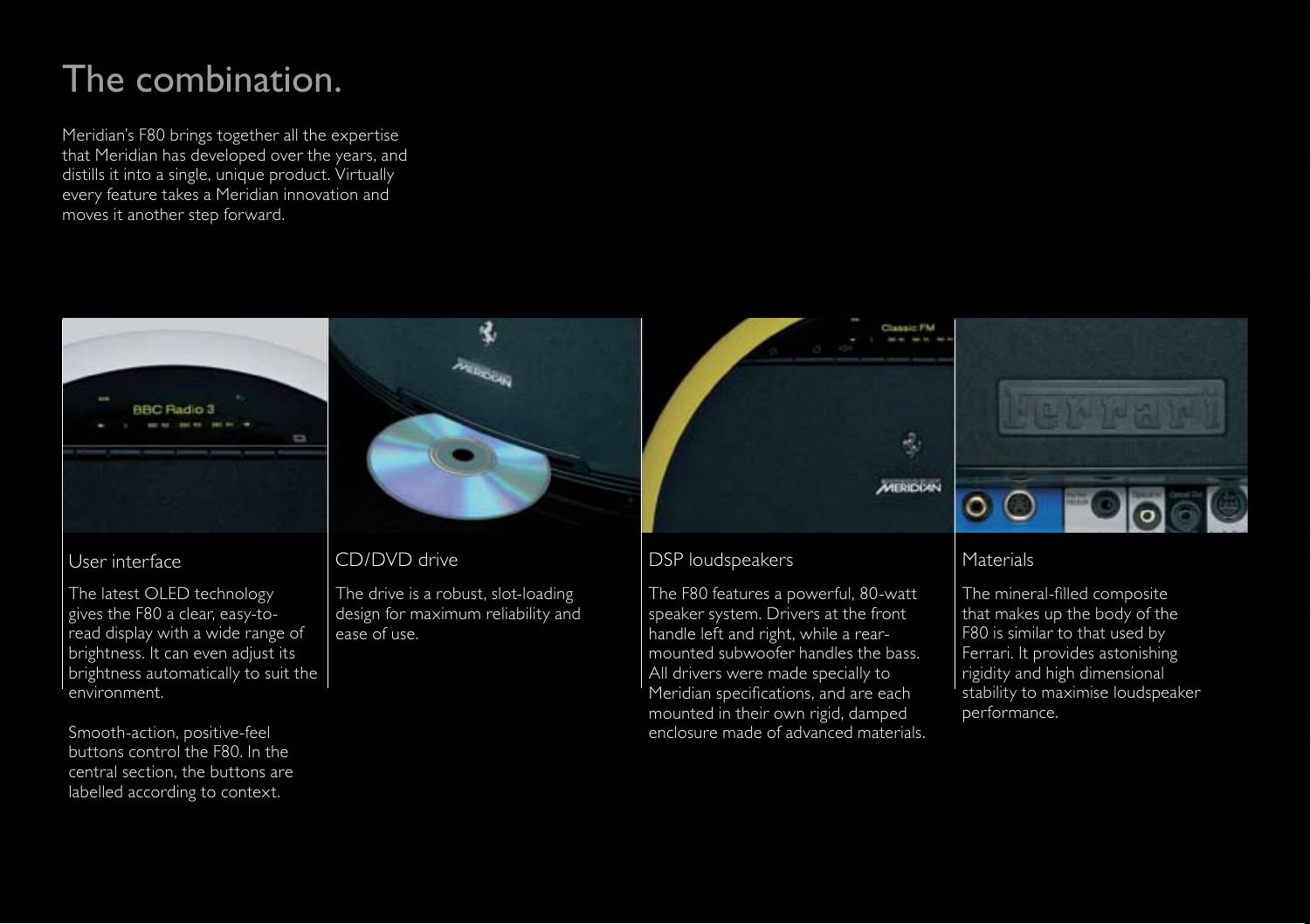# The result... the F80.

DEEJAY - Aut ras Audiorio e Padro Vaticana -

Ü

€



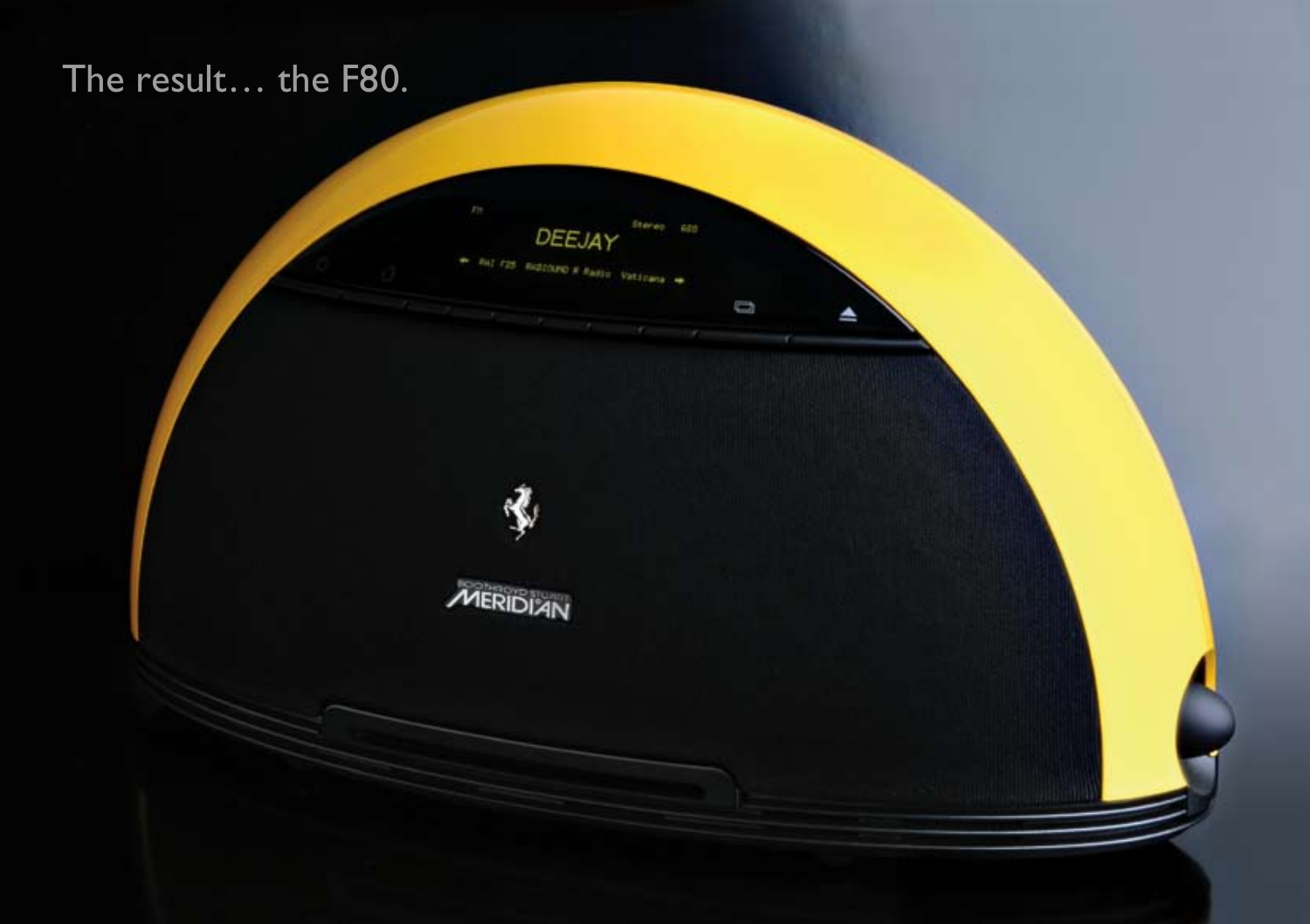### The engine.



Inside that smooth, sculptured cabinet is a powerful, 80 watt, 2.1 stereo system – vastly more powerful than a typical 'table radio' – with a subwoofer for truly impressive bass. But why and how does it sound so impressive?

At the core of the Meridian F80 is a highintegrity digital sound system, based on powerful digital signal processing (DSP) technology. This electronic heart is surrounded by a sturdy, well-damped cabinet in which each driver has its own compartment. Innovative low-resonance, high-mass composite materials – developed in conjunction with Ferrari – ensure that this cabinet offers excellent dynamic integrity. Whatever the volume level, it does not resonate or interfere with the sound quality.

Inside the loudspeaker enclosure, the left and right stereo drivers are special full-range designs – developed by Meridian and custom-made specifically for this new range of products – with powerful neodymium magnets, die-cast chassis, high-temperature voice-coils and carefullydesigned cones fashioned from magnesium and aluminium alloy. The subwoofer is a special longthrow design with a unique extended voice-coil that maximises output and linearity.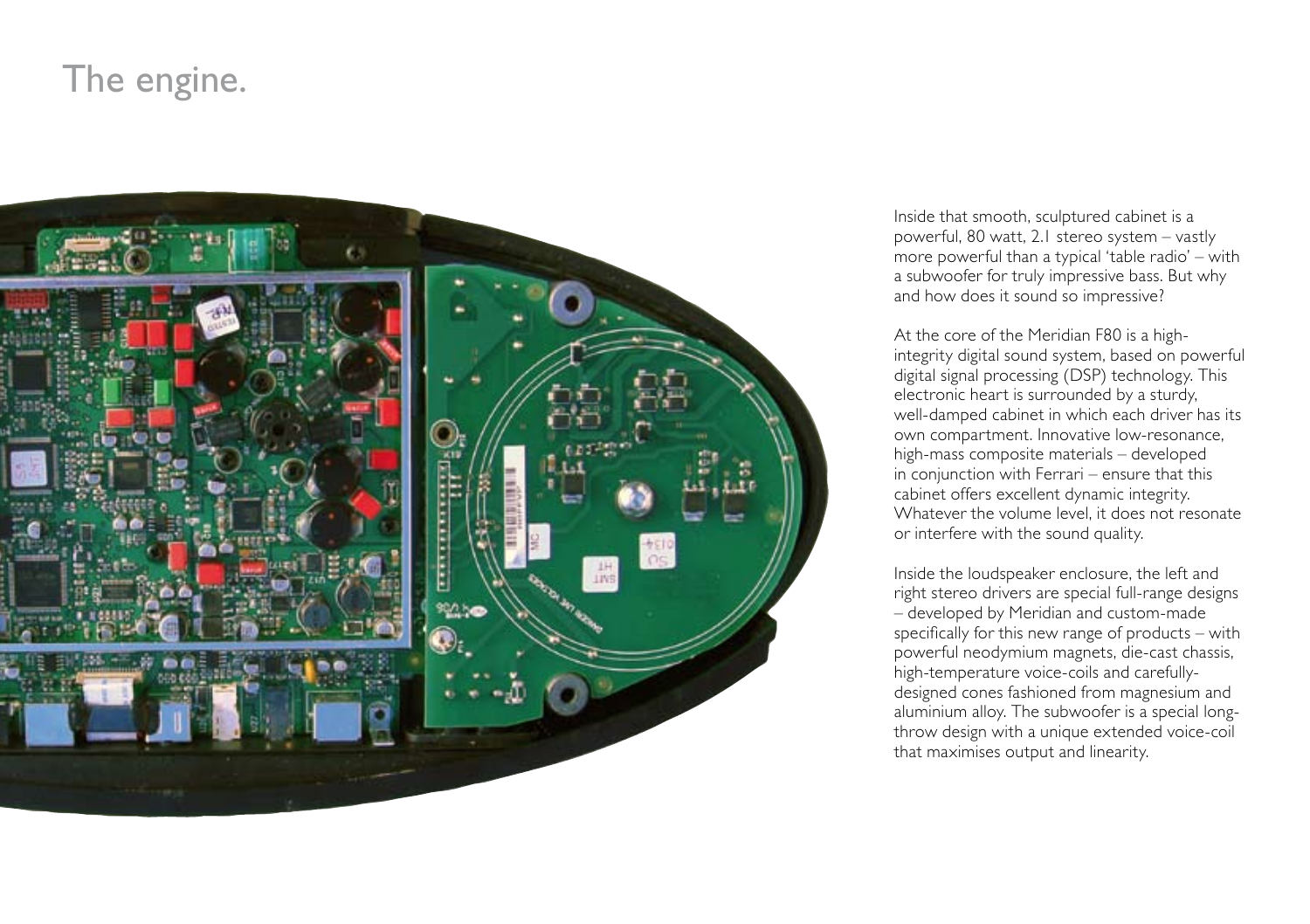The circuitry driving this unique system employs the highest quality, 'audiophile' components chosen specifically for their contribution to the overall sound quality.

The crossover – the system that feeds the left, right and bass loudspeakers with the correct sounds – is a special DSP design: a concept invented by Meridian. It sounds clear and full, at both high and low volume – whether the Meridian F80 is filling a room, or sitting right next to you.

With stereo widening and loudness controls, coupled with Meridian's powerful active techniques that deliver tight bass, it's easy to get a great sound at any volume level.

Active equalisation ensures that the F80 always sounds its best. Sound controls include an innovative 'tilt' function that increases bass while decreasing treble, or vice-versa, so the sound is always correctly balanced.

There are also built-in location compensation controls that adjust performance if the F80 has been placed, for example, in a corner or on a shelf, ensuring that the F80 sounds its best in any room position.

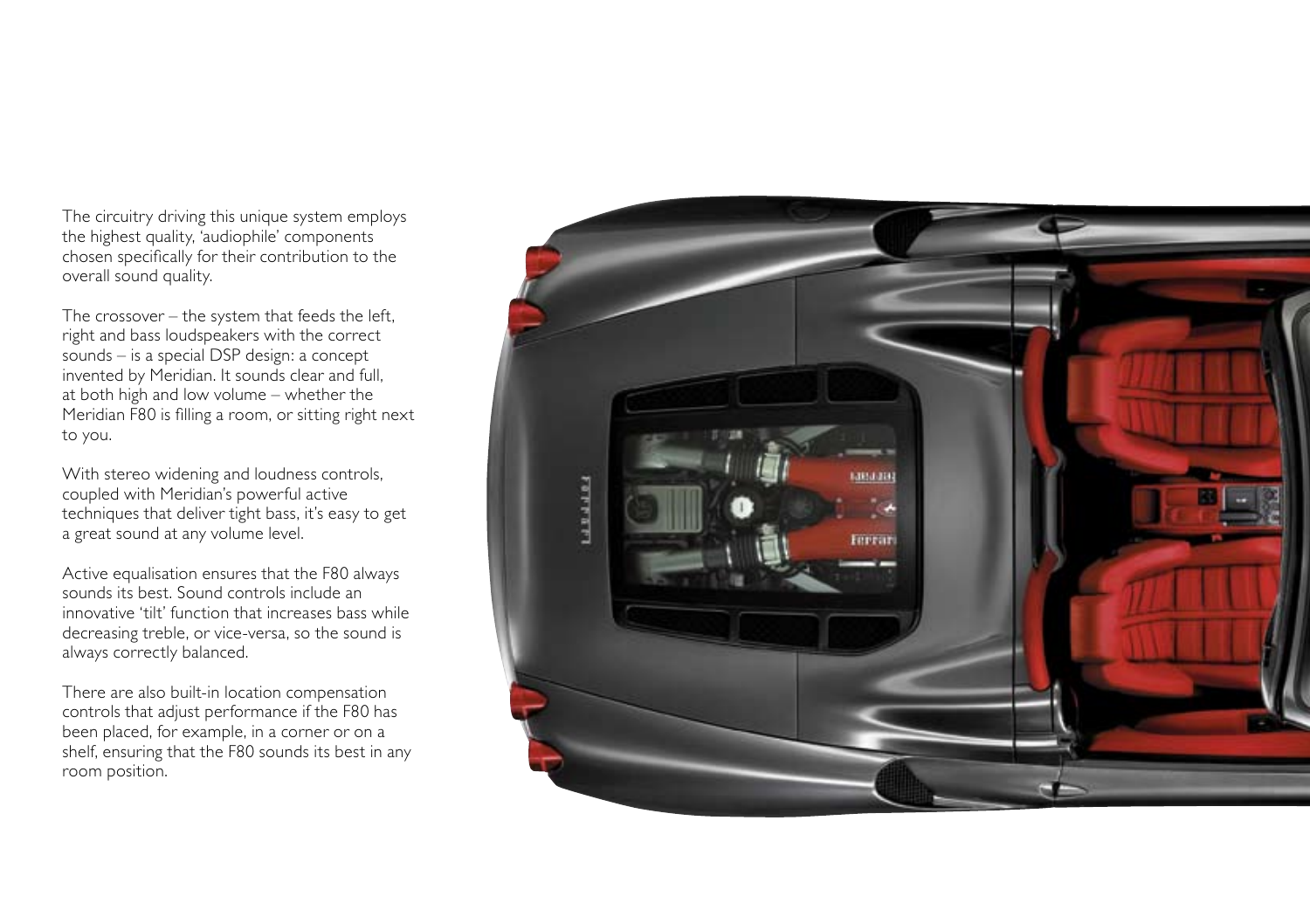# 0–100 km/h in 3.70 seconds.

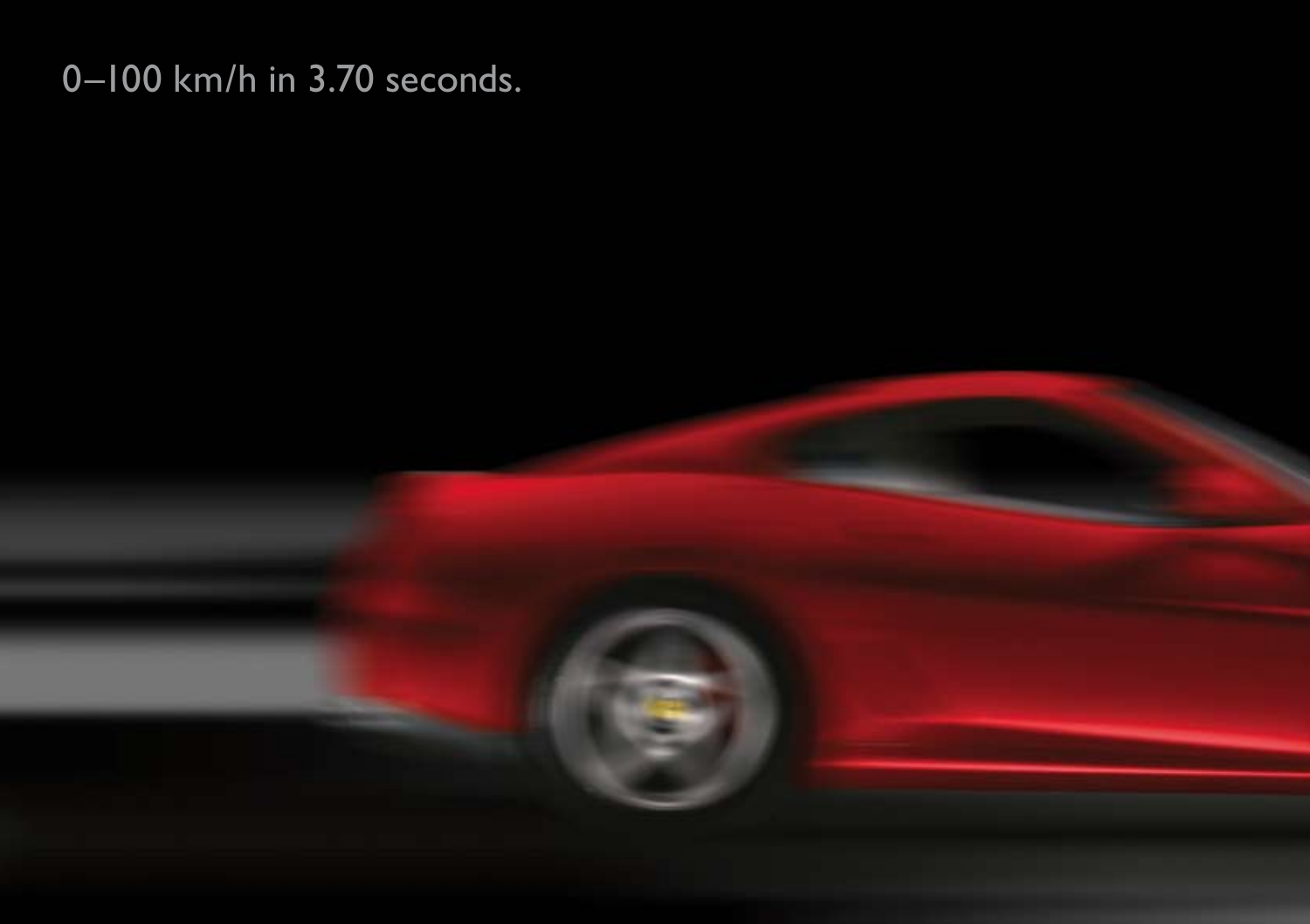# 0–100 dB in no time at all.

Don't let the small size deceive you: the Meridian F80's sound is big – and immediately engaging. From the bedroom to the boardroom, in the kitchen or the conservatory, its unique digital active loudspeaker technology fills any room with clear, captivating sound.

The F80 is a multi-talented performer, at home wherever you plug it in. With radio or tone alarm functions, it's the perfect bedside companion and can wake you in the morning with gentle chimes or a preset radio station. Equally, it can fill a large living room party with superb quality CD sound or, when connected to a TV or other display, play your DVDs.

Use it in the study as a music system or as a high performance computer speaker. Hook up your Airport Express® digitally. Connect your iPod® and enjoy your stored music library. Catch the news on your local FM, AM or DAB Digital radio station as you lunch in the kitchen. Take it to your holiday retreat and enjoy complete home entertainment away from home.

Regardless of application, the Meridian F80 is neat, complete and everything you need.

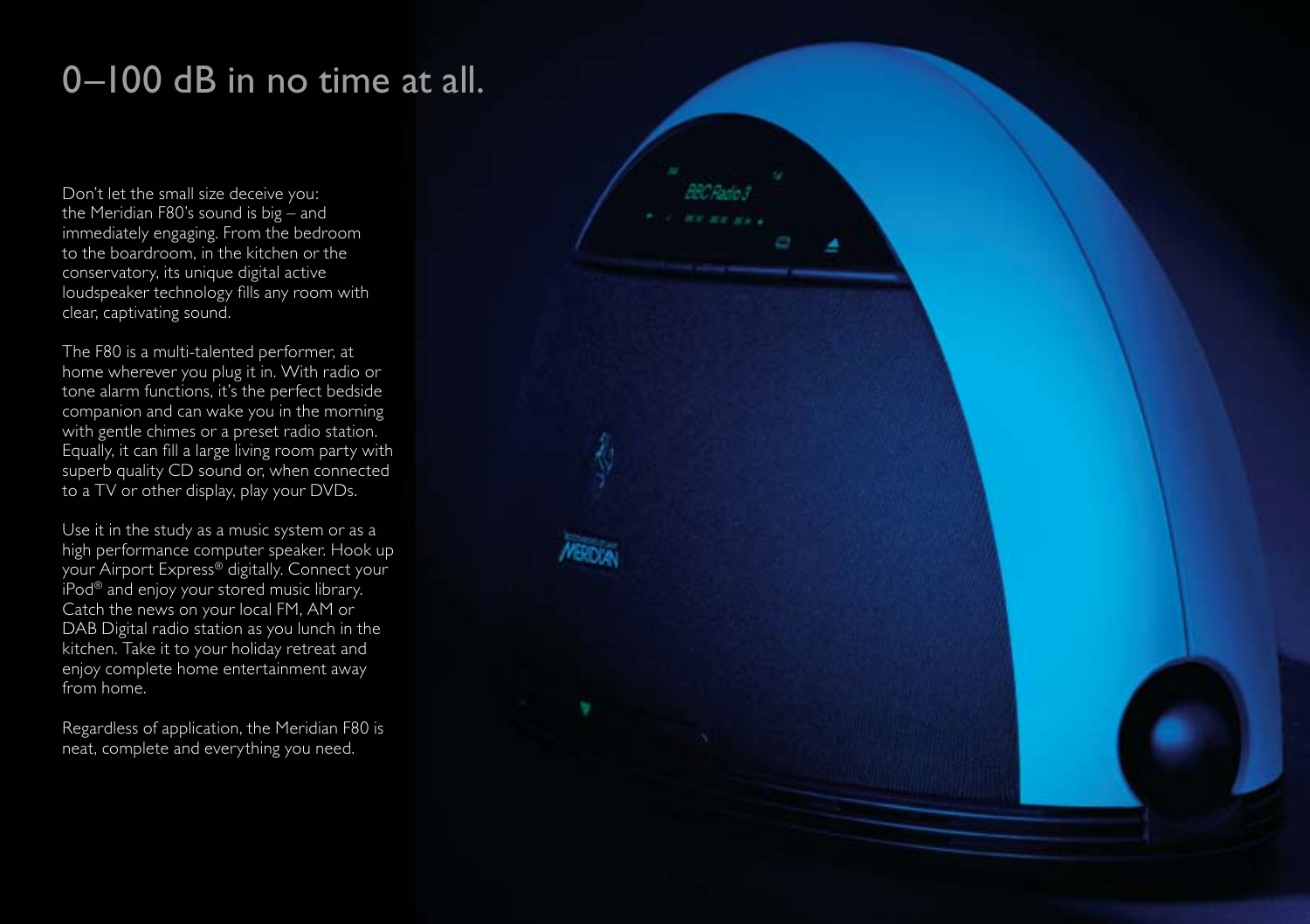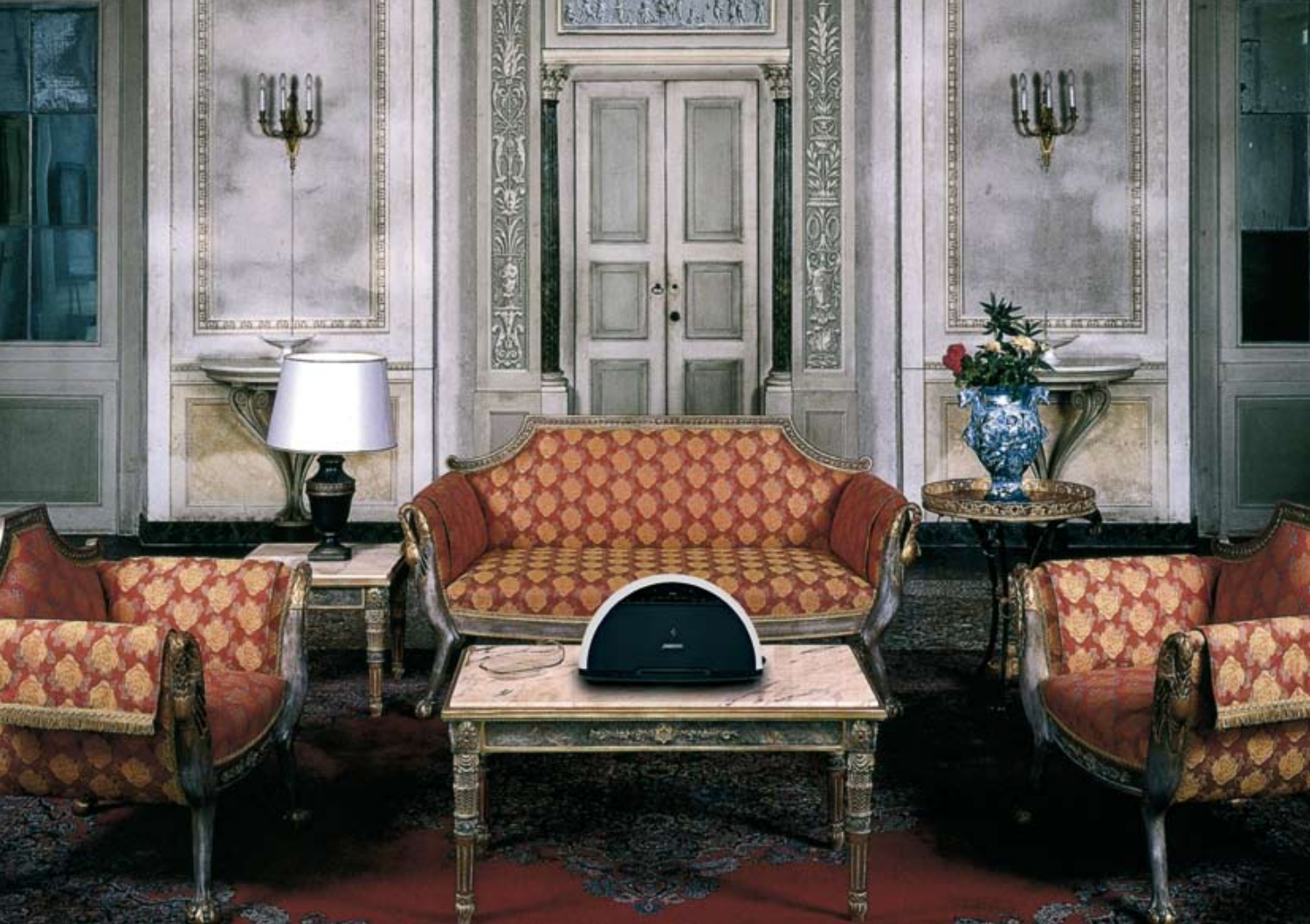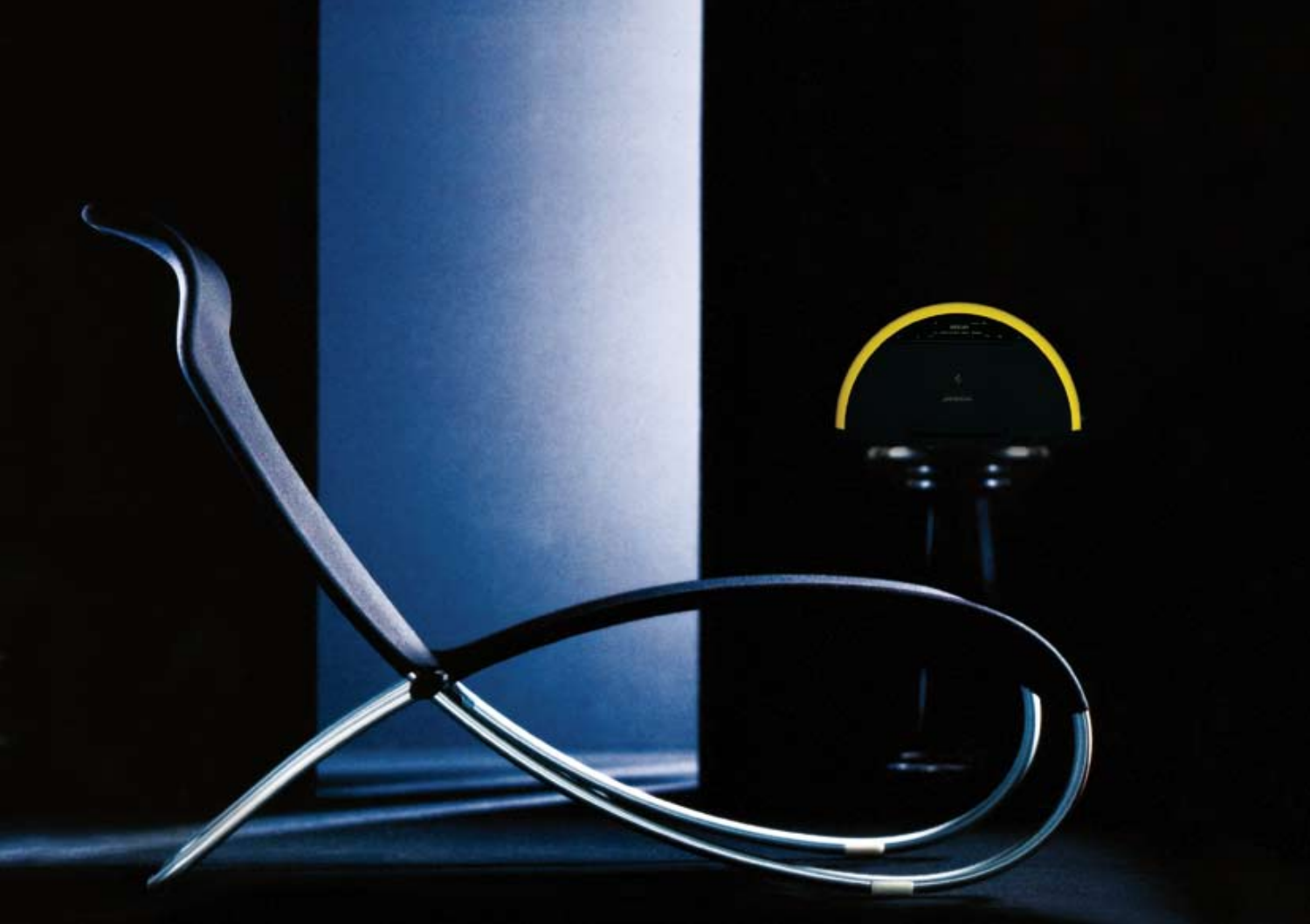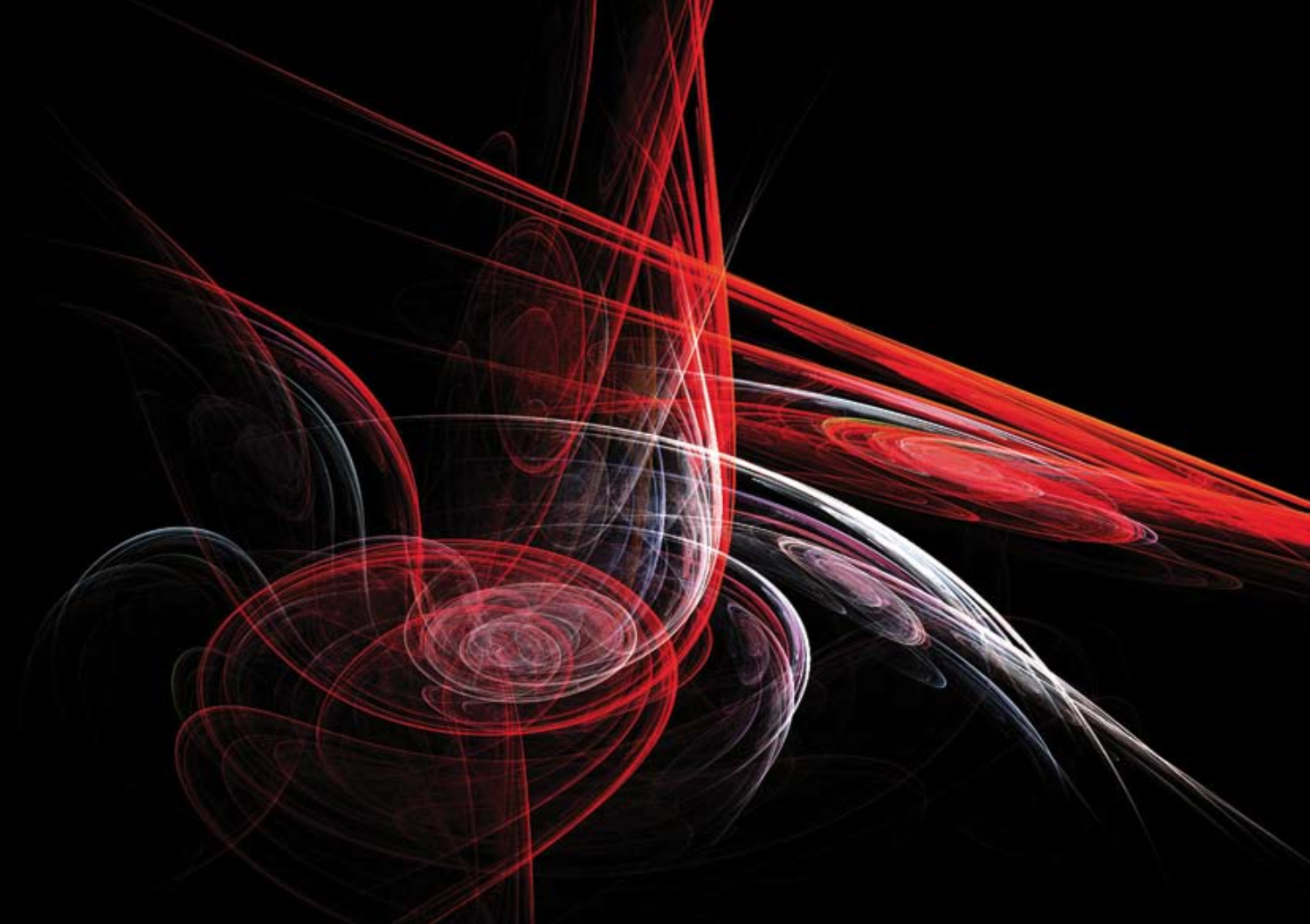### Fusion of sound.

 $C_{\hat{a}s_{\hat{S}j_{\text{C}}}}F_{\hat{M}}$  $\begin{picture}(120,110) \put(0,0){\vector(1,0){30}} \put(15,0){\vector(1,0){30}} \put(15,0){\vector(1,0){30}} \put(15,0){\vector(1,0){30}} \put(15,0){\vector(1,0){30}} \put(15,0){\vector(1,0){30}} \put(15,0){\vector(1,0){30}} \put(15,0){\vector(1,0){30}} \put(15,0){\vector(1,0){30}} \put(15,0){\vector(1,0){30}} \put(15,0){\vector(1,0){30}} \put(15,0){\vector$ 

à,

爆

MERIDIAN

A perfect synthesis of sound and image – through dedication, engineering excellence, unique talent… and style.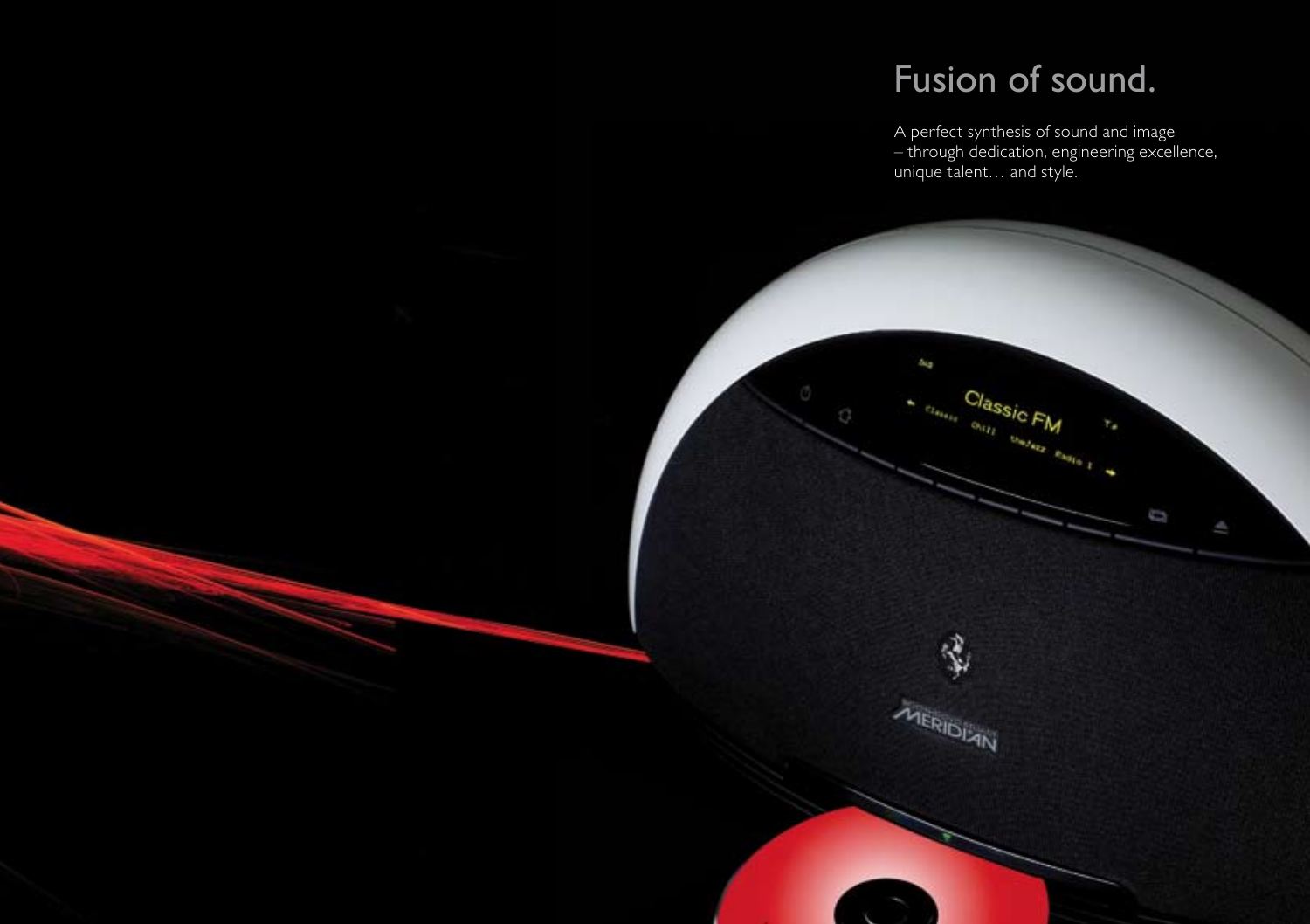# Colours & connections.

Five original Ferrari colours are available in a superb, ultra-high gloss lacquer finish: *Giallo Modena* – the original Ferrari colour; the signature *Rosso Corsa*; the smooth, attractive white *Bianco Avus*; the distinctive black *Nero*, always in style; and *Argento Nurburgring*, a unique, sparking metallic silver. Additional special colours and finishes will be available later.

#### **Specifications**

- 80W 2.1 digital DSP-based stereo system with separate sub-woofer
- LF/MF (AM) and FM stereo reception
- • Band III DAB Digital Radio (certain models)
- Built-in antenna for local stations
- Two assignable antenna sockets
- Selection of antenna accessories available
- 3.5mm digital optical/analogue headphone out
- 3.5mm aux analogue input (Aux 1)
- 3.5mm digital optical input (Aux 2)
- Mini-DIN input (Aux 3) for docking station (docking station for iPod available separately)
- • CD/DVD drive accepts CD-DA, CD-R/RW, MP3, WMA, DualDisc, DVD-V, DVD±R/RW
- • S-Video and composite outputs PAL/NTSC
- • Radio/tone alarm function
- • Compact infrared remote control
- • Weight: 6.5kg / 14.3lb
- Dimensions:  $\frac{408 \times 230 \times 185 \text{ mm}}{16 \times 9 \times 185}$  $7\frac{1}{4}$  in  $(W \times H \times D$ , including knob)



On the rear panel are all the connections you'll need. You'll certainly enjoy the powerful onboard loudspeaker system, but there may be times when you want to connect a standard set of headphones for personal listening. Plugging the headphones in automatically mutes the loudspeakers – or not, if you prefer.



Bianco Avus Ferrari White

Rosso Corsa Ferrari Red

Giallo Modena Ferrari Yellow

> Nero Black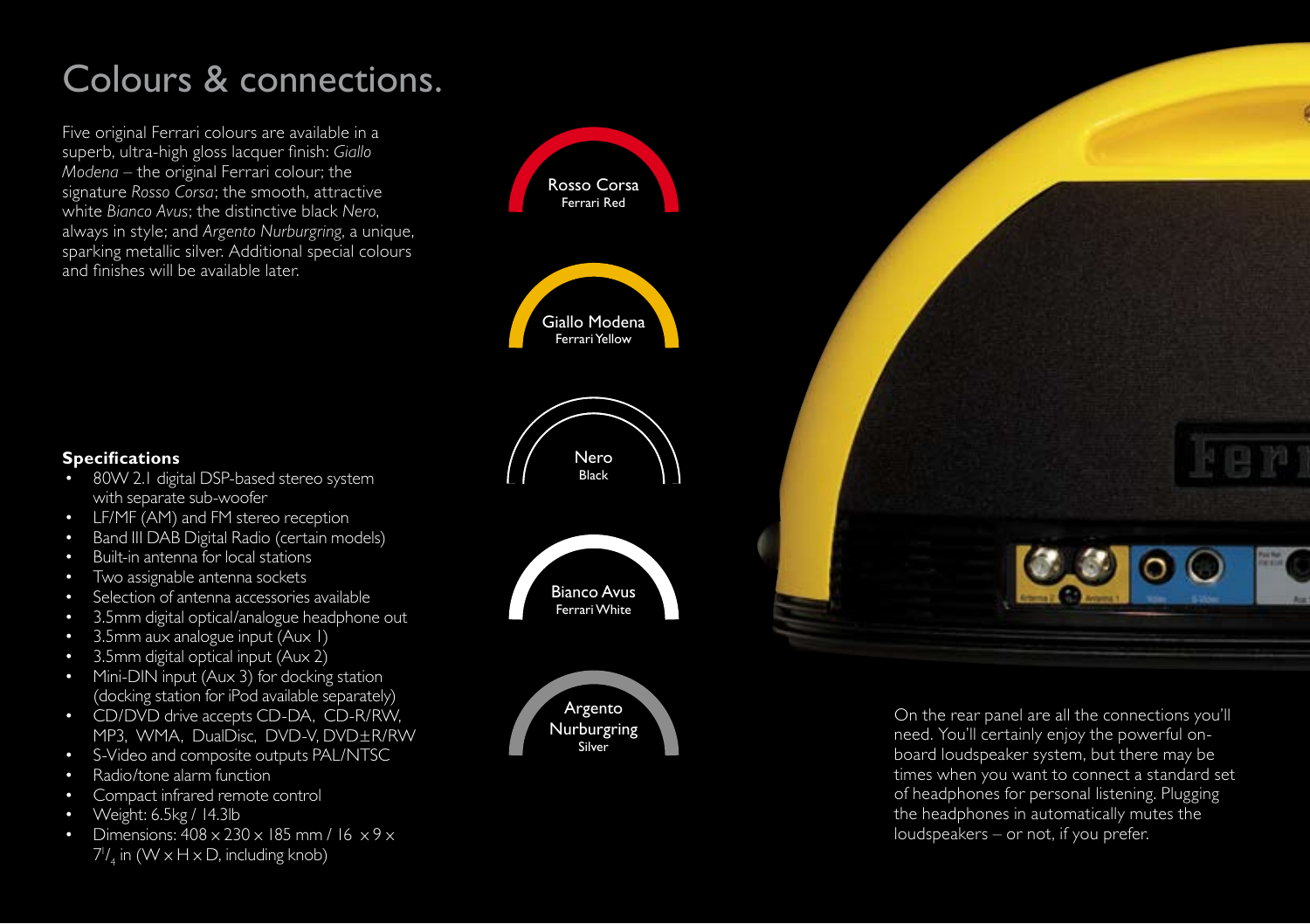

Digital optical input and output are also provided, along with three separate external analogue inputs. One is a mini-DIN connector that allows the connection of a special docking station for iPod® (available separately), while the others are standard 3.5mm stereo jack sockets that can be used to connect, for example, a personal stereo, PVR, computer or set-top box. Figure 1.1 and the set of the set of the set of the set of the set of the set of the set of the set of the set of the set of the set of the set of the set of the set of the se

**Meridian Audio Ltd.** Latham Road. Huntingdon, Cambridgeshire PE29 6YE, United Kingdom. Tel: +44 (0)1480 445678 • Fax: +44 (0)1480 445686

#### **Meridian America Inc.**,

8055 Troon Circle, Suite C Austell, GA 30168-7849, USA. Tel: +1 404 344 7111 • Fax: +1 404 346 7111

#### **www.thef80.com**

info@thef80.com

#### Ferrari OFFICIAL LICENSED PRODUCT

*Produced under licence of Ferrari SpA. 'Ferrari', the prancing horse device, all associated logos and distinctive designs are trademarks of Ferrari SpA. 'Meridian' is a registered trademark of Meridian Audio Limited. 'iPod' is a trademark of Apple Inc. All other trademarks and registered trademarks are the property of their respective owners. All trademark rights reserved.* 

*© 2007, Meridian Audio Ltd. Photography by Monty Shadow/ConceptEdge, Milan, Robin Thompson, Richard Elen et al. Ferrari images courtesy of Ferrari SpA. The F80 is a Registered European Community Design, Registration No 000337068-0001.*